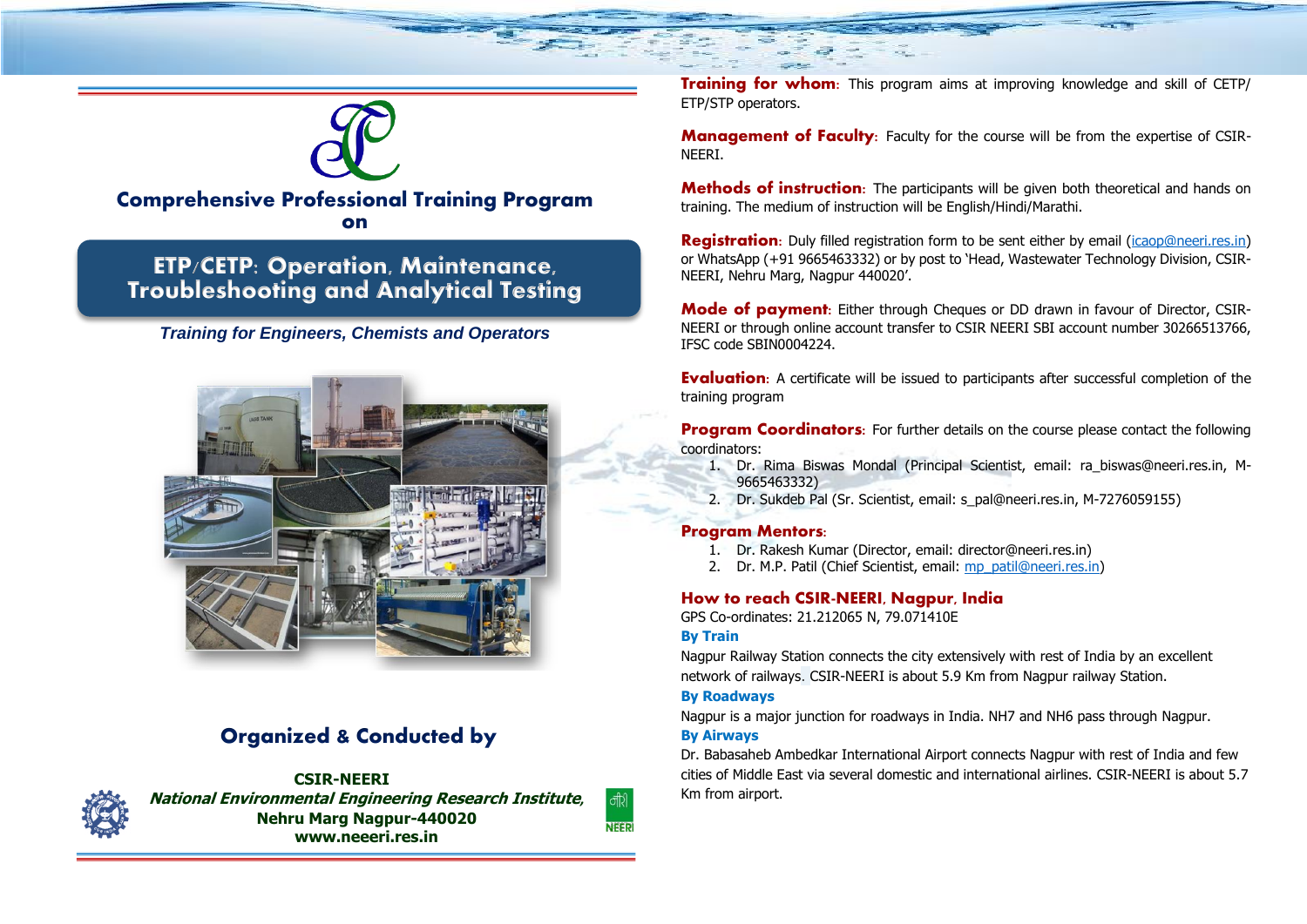### **Comprehensive Professional Training Program ETP/CETP: Operation, Maintenance, Troubleshooting and Analytical Testing**

**Expertise:** CSIR-NEERI is a premier laboratory in the Engineering cluster committed for scientific excellence and societal benefits with a vision to become a globally recognized R&D platform for innovation in environmental science and engineering leading to overall improvement of environmental quality in the country. Our scientists and engineer blend their passion for excellence in science with societal commitments.

**Need for the Program:** Water scarcity in the country warrants recycling, reuse of wastewater in a big way. Industrial wastewater, which is mostly hazardous and deleterious to the environment, need pollutant specific treatment. Big industries can manage their own wastewater at their effluent treatment plant (ETP). However, as wastewater treatment needs an elaborate treatment facility, small and medium scale industries often find it difficult and expensive to have their own treatment facility. Hence a Common Effluent Treatment Plant (CETP) provides a centralized platform for a homogenous and heterogenous cluster of industries to treat their wastewater on chargeable basis. Wastewater treatment in CETP has now become an important revenue generating business, a resource of recycled water, a process of protecting environment and influencing quality of life at large. However, CETP operation is a tricky affair since wastewater received are diverse. Hence, this program has been specifically designed for the training and guidance of personnel involved in operation, maintenance, management and performance of CETP and can be extended to manage wastewater optimally in ETP too.

#### **Salient Features of the Training:**

- $\checkmark$  50-50% distribution of theory and practical session
- ✓ Experienced faculty from CSIR-NEERI
- ✓ Lectures assisted with multimedia aid
- $\checkmark$  Personal attention to every candidate
- $\checkmark$  Hands on training in state of the art NABL accredited laboratory at CSIR-NEERI
- $\checkmark$  Discussion with actual case studies
- $\checkmark$  Constructive group discussion & assignments

CSIR-NEERI invites application for the "Certificate Course in Wastewater Engineering Design, Operation, Maintenance, Troubleshooting & Analysis/Assessment" at Nagpur as per details given below:

| <b>Title of the Course</b> | Comprehensive Professional Training Program on ETP/CETP: Operation,<br>Maintenance, Troubleshooting and Analytical Testing |
|----------------------------|----------------------------------------------------------------------------------------------------------------------------|
| <b>Duration</b>            | 4 days                                                                                                                     |
| <b>No. of Participants</b> | Min: 10, Max: 20                                                                                                           |
| <b>Date of Start</b>       | 3rd September-6th September 2019                                                                                           |
| <b>Venue of the course</b> | CSIR-NEERI, Nagpur                                                                                                         |
| <b>Course Fee</b>          | Rs. 20000/- (per person) plus 18% GST                                                                                      |
| <b>Status</b>              | Residential                                                                                                                |

| Day | <b>Course content</b>                                                                                                                          |  |  |
|-----|------------------------------------------------------------------------------------------------------------------------------------------------|--|--|
|     | Module I: Wastewater Treatment: A Conceptual Overview                                                                                          |  |  |
|     | Introduction to the basics of wastewater treatment                                                                                             |  |  |
|     | <b>Understanding wastewater characteristics</b>                                                                                                |  |  |
|     | <b>Fundamentals of wastewater engineering</b>                                                                                                  |  |  |
|     | Module II: Wastewater Treatment Technologies: Physical, Chemical                                                                               |  |  |
|     | and Biological                                                                                                                                 |  |  |
|     | Recent technologies in physical treatment of wastewater                                                                                        |  |  |
|     | Fundamental understanding of chemical processes in wastewater<br>٠<br>treatment                                                                |  |  |
|     | Advanced oxidation processes: concepts, challenges and technologies                                                                            |  |  |
|     | <b>Assignment/Quiz/Discussions</b><br>٠                                                                                                        |  |  |
| 2   | Principals and concepts of biological treatment of wastewater                                                                                  |  |  |
|     | How to determine activity potential of the biological sludge?                                                                                  |  |  |
|     | Handling operational issues like start-up and shock loading of<br>biological units like SBR, CSTR, ASP, UASB, Digestor Trickling Filter, etc.  |  |  |
|     | Assignment/Quiz/Discussions                                                                                                                    |  |  |
|     | How to handle biological treatment of tricky wastewater like oil &<br>$\bullet$<br>grease, phenolics, ammonia, phosphate, etc.                 |  |  |
|     | <b>Fundamentals of Biological Nutrient removal</b>                                                                                             |  |  |
|     | Demonstration of pilot units on wastewater treatment/ visit to a                                                                               |  |  |
|     | <b>Wastewater treatment facility</b>                                                                                                           |  |  |
|     | Module III: Troubleshooting of treatment operations and processes                                                                              |  |  |
|     | Troubleshooting of sick unit operations-Engineering perspectives                                                                               |  |  |
| 3   | Showcasing our customized solutions for various industrial problems:<br><b>Sharing experiences</b>                                             |  |  |
|     | Module IV: Effluent Recycle/Reuse and Sludge Management                                                                                        |  |  |
|     | Recycle and Reuse-A concept towards zero liquid discharge                                                                                      |  |  |
|     | <b>Chemical &amp; bio-sludge management</b>                                                                                                    |  |  |
|     | Assignment/Quiz/Discussions                                                                                                                    |  |  |
|     | Module V: Wastewater Chemistry: Sampling, Preservation<br>&                                                                                    |  |  |
|     | <b>Analytical Techniques</b>                                                                                                                   |  |  |
|     | <b>Bridging the gap: Analyst and Operator</b>                                                                                                  |  |  |
|     | <b>Wastewater sampling, preservation methods</b>                                                                                               |  |  |
|     | <b>Characterization of wastewater pollutants</b>                                                                                               |  |  |
|     | Importance and overview of good laboratory practices in wastewater<br>۰<br>QA QC Procedures in analysis, accuracy, precision, concepts of<br>٠ |  |  |
|     | measurement uncertainty, calibration                                                                                                           |  |  |
|     | Assignment/Quiz/Discussions                                                                                                                    |  |  |
|     | <b>Final Sum-up</b>                                                                                                                            |  |  |
|     | <b>Discussions</b>                                                                                                                             |  |  |
|     | <b>Valedictory Function</b>                                                                                                                    |  |  |